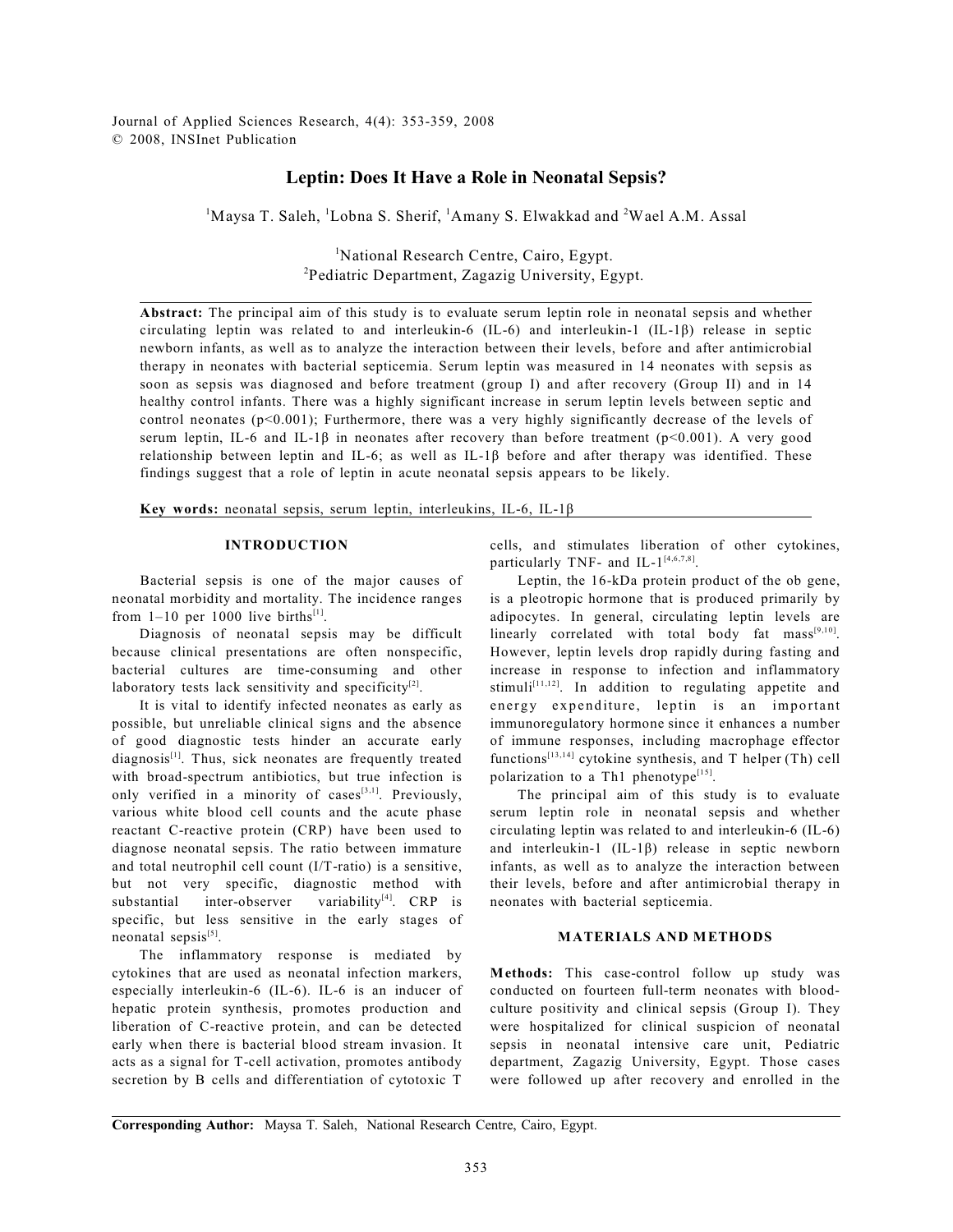study (group II). Another fourteen healthy neonates, of matched age and sex, followed at the neonatal units and outpatient clinics (group III) were chosen for sake of comparison. This prospective study was approved by the Medical ethical committee of the National Research Center. Parental consents were obtained.

Infants with malformations, chromosomal anomalies, erythroblastosis, diabetic or preeclamptic mothers, perinatal asphyxia ( $pH < 7.20$ ), or intrauterine growth retardation were excluded. Preterm newborns were also excluded from the study.

Complete obstetric history and physical examinations were obtained on admission. The demographic and clinical characteristics of the septic and healthy neonates were recorded. Signs and symptoms of sepsis were divided into six categories (adopted from Dollner *et al.,* 2001): (1) pallor or icterus; (2) lethargy, apnea (respiratory pause lasting more than 10 seconds), bradycardia (heart rate less than 100 per minute in preterms, and less than 80 per minute in term neonates), irritability or seizures; (3) tachypnea (respiratory rate above 70 per minute in preterms, and above 60 per minute in term neonates), retractions or respiratory distress; (4) poor peripheral perfusion, tachycardia (heart rate above 180 beats per minute) or hypotension (blood pressure (BP) below 2SD of mean BP); (5) abdominal distension or vomitus; and (6) fever (central temperature above 37.5°C for at least 4 hours), or temperature instability. Sepsis was defined as a combination of: (1) at least one clinical sign or symptom from each of at least three categories of clinical signs and symptoms, and (2) a positive blood culture. Neonates with negative blood culture who met the two following criteria were classified as having clinical sepsis: (1) at least one clinical sign or symptom from each of at least three categories of clinical signs and symptoms, and (2) elevated I/T-ratio  $> 0.20$  or white blood cell count  $< 5.0 \times 10^{3}/\text{mm}^{3}$  or  $> 25.0 \times 10^{3}/\text{mm}^{3}$  at initial evaluation. Neonates were classified as having pneumonia if they had negative blood culture and met all of the following criteria: (1) radiographic evidence of pneumonia, (2) respiratory signs or symptoms, and (3) elevated I/T-ratio or white blood cell count  $\leq 5.0$  $\times$  10<sup>3</sup>/mm<sup>3</sup> or > 25.0  $\times$  10<sup>3</sup>/mm<sup>3</sup> at initial evaluation. Neonates were classified as possibly infected if they had some symptoms or abnormal white blood cell counts, but without fulfilling the criteria of being infected

Blood samples for determining serum leptin, IL-6 and IL-1 $\beta$  were collected from the healthy and the septic neonates before starting treatment, and these investigations were repeated after recovery. IL-6 was measured using an immune-enzymometric assay Kit (IL-6 EASIA, Biosource, Nivelles, Belgium) for the quantitative measurement of human IL-6 in serum according to the manufacturer instruction statistical analysis. Human IL-1B was assayed by using an immuno-enzymometric assay for the quantitative measurement of human interleukin-1B from Biosource Belgium. Catalogue number KAC1211/KAC1212 according to the manufacture instruction. Intraassay coefficient of variation 3.4 %. Inter-assay coefficient of variation 4.4%. Leptin was assayed using leptin serum-ELISA as immune-enzymatic assay for quantitative measurement human leptin in serum and plasma from Biosource KAP 2281 according to the manufacturer instructions. Inter-assay  $3.6\%$ sensitivity1ng/ml.

**Statistical Analysis:** A standard t-test was used for comparisons of the characteristics between the two groups. Pearson correlation coefficient was performed to assess the correlation of cytokine levels with serum leptin using SPSS (version 12, SPSS Inc, Chicago, IL). P < 0.05 was considered significant.

## **RESULTS AND DISCUSSIONS**

**Results:** This study included 14 full term infants (4 males and 10 females) with clinical or proven septicemia; they were followed up until full recovery. They were classified into those under treatment (group I) and after treatment (group II). Fourteen full term healthy infants (6 males and 8 females) were recruited as control group (group III). Clinical and laboratory characteristics of the study groups are shown in table 1.

Serum leptin as well as interleukins IL-6 and IL-1 $\beta$ showed a very high significant increase in their levels on comparing studied cases before and after treatment (group I and II) separately and with the control group (group III) as shown in table (2) and figure (1). Furthermore, there was a very highly significantly decrease of the levels of serum leptin, IL-6 and IL-1â in group II when compared to group I (tables  $1\& 2$ and figure 1).

Interleukins (IL-6 and IL-1 $\beta$ ) in the sera correlated significantly with each other before and after treatment. So much so, serum leptin in studied cases before treatment correlated positively with its level after treatment and with IL-6 and IL-1â before and after treatment (figures 2- 7).

**Discussion:** The results presented above indicate that in our study population IL-6 levels, IL-1 $\beta$  and leptin levels are significantly higher in neonates with sepsis before treatment than in those after treatment or controls. Tumor necrosis factor- $\alpha$  (TNF), interleukin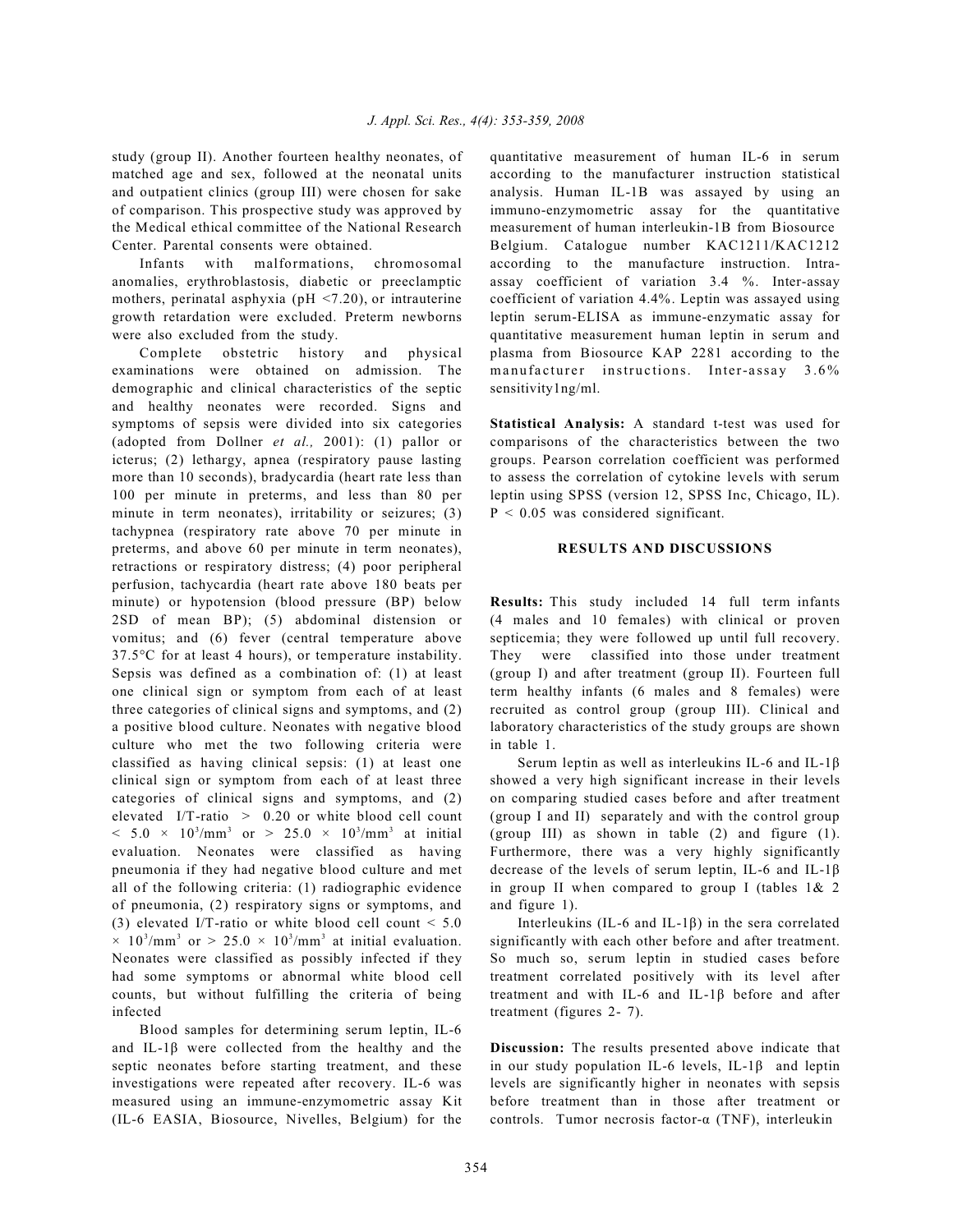### *J. Appl. Sci. Res., 4(4): 353-359, 2008*

|                    | Group I Cases before treatment | Group III Control | P value     |
|--------------------|--------------------------------|-------------------|-------------|
| Age (weeks)        | $39.43 \pm 0.76$               | $38.86 \pm 0.86$  | > 0.05      |
| Sex (F/M)          | 10/4                           | 8/6               |             |
| Weight $(Kg)$      | $3.31 \pm 0.53$                | $3.31 \pm 0.23$   | > 0.05      |
| Serum IL-6         | $114.07 \pm 55.46$             | $11.13\pm5.69$    | ${}< 0.005$ |
| Serum IL-1 $\beta$ | $43.00 \pm 13.32$              | $10.57 \pm 2.38$  | ${}< 0.005$ |
| Serum Leptin       | $3.85 \pm 0.69$                | $1.59 \pm 0.37$   | ${}< 0.005$ |

Table 1: Characteristics of the studied groups

|                    | Group I Cases before treatment | Group II Cases after treatment | P value     |
|--------------------|--------------------------------|--------------------------------|-------------|
| Serum IL-6         | $114.07\pm55.46$               | $44.1 \pm 18.99$               | ${}< 0.005$ |
| Serum IL-1 $\beta$ | $43.00 \pm 13.32$              | $20.57 \pm 5.06$               | ${}< 0.005$ |
| Serum Leptin       | $3.85 \pm 0.69$                | $2.1 \pm 0.36$                 | ${}< 0.05$  |



**Fig. 1:** Comparison between serum levels of IL-6, IL-1B and leptin in studied cases before and after treatment and the control group.

 $1\beta$  (IL-1), and interleukin 6 (IL-6) are well known as important early mediators in the host's initial response to bacterial infection<sup>[16,17]</sup>. The role of IL-6 in the pathophysiology of septic shock is controversial. High IL-6 levels are associated with acute bacterial infections<sup>[18]</sup> and endotoxemia<sup>[19]</sup>. IL-6 increases early during infection probably stimulated by TNF<sup>[20]</sup>. High levels of IL-6 have been observed in children and in neonates with sepsis<sup>[21,22]</sup>, Messer *et al.*,<sup>[23]</sup>; Buck *et*  $al$ ,  $[7,24,25]$  and measurement of IL-6 may be a sensitive diagnostic test<sup>[23,7,24]</sup>. IL-6 and TNF induce the acute phase response that includes the increase of  $CRP^{[20]}$ , and TNF enhances the shedding of adhesion molecules from cell membranes $^{[26]}$ .

Recent studies reported high IL-6 levels in umbilical cord blood in newborns with early-onset sepsis whose mothers had chorioamnionitis<sup>[27,19]</sup>. However, even though some newborn infants presented neonatal infection, they had low plasma IL-6 levels<sup>[28]</sup>. Furthermore, IL-6 can block the transcription of proinflammatory cytokines, however, such as IL-1 $\beta$  and TNF- $\alpha$  (reviewed in reference by Kroemer *et al.*,<sup>[29]</sup>. Mancuso and colleagues $^{[30]}$  reported data that are compatible with the hypothesis that IL-6 is involved in negative feedback regulation of plasma TNF- $\alpha$  levels in experimental GBS sepsis and that IL-6 pretreatment can increase survival in animal models of GBS-induced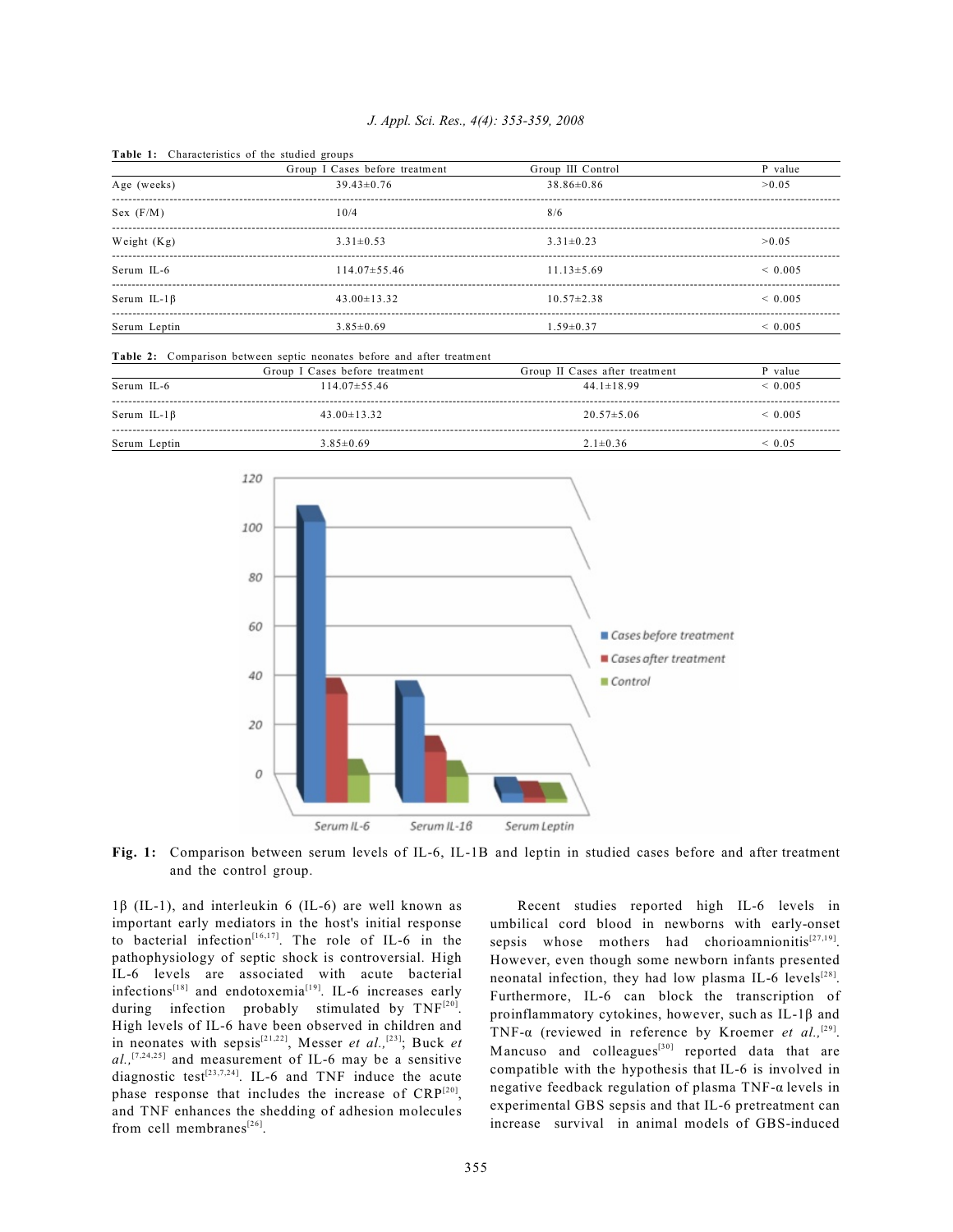



**Fig. 2:** Correlation between IL-6 and IL-1ß in studied cases



**Fig. 3:** Correlation between leptin and IL-1ß in studied cases



**Fig. 4:** Correlation between IL-6 and leptin in studied cases

sepsis. IL-6 is also directly responsible for the induction of acute-phase proteins, many of which have antiinflammatory properties[31].

IL-1 $\beta$  may be induced by TNF- $\alpha$  and serves to potentiate the effects of TNF- $\alpha$ . In addition, IL-1 $\beta$  acts to stimulate the production of acute-phase reactants by the liver and costimulates  $T_H 1$ -cell activation<sup>[31]</sup>.

Thus, cytokine analyses are far from being diagnostic for bacterial sepsis, serum levels of IL-6, IL-1 were suggested previously as early markers of neonatal sepsis. In our study, though the increase in the levels of IL-6 and IL-1â before treatment was followed by a significant decrease in their level after treatment yet they failed to reach the control level.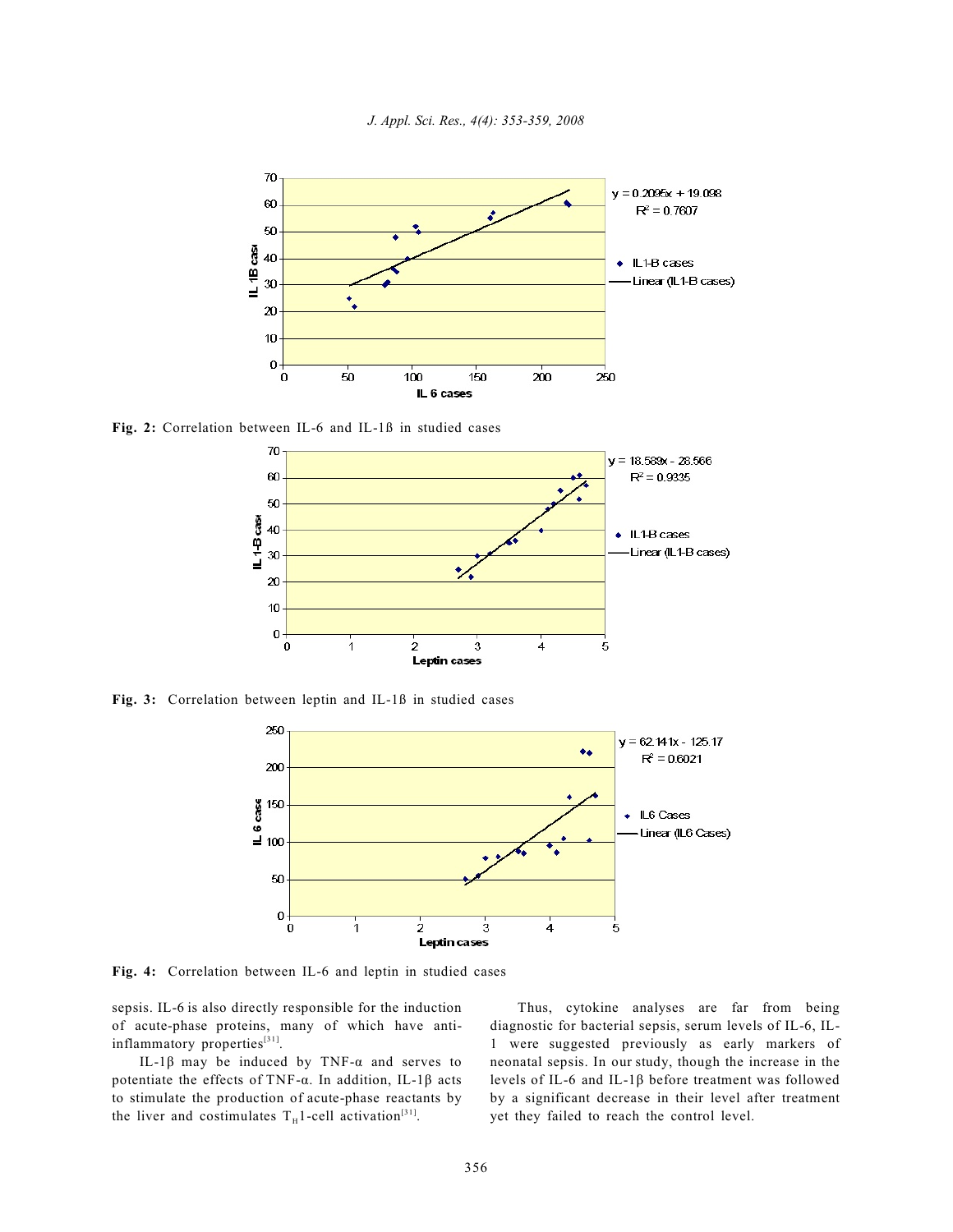

*J. Appl. Sci. Res., 4(4): 353-359, 2008*

**Fig. 5:** Correlation between leptin and IL 1-B in studied cases after treatment



**Fig. 6:** Correlation between leptin and IL-6 in studied cases after treatment



**Fig. 7:** Correlation between IL-6 and IL 1-B in studied cases after treatment

The purpose of this study was to investigate the effect of sepsis on serum leptin concentration and whether circulating leptin was related to and interleukin-6 (IL-6) and interleukin-1 (IL-1 $\beta$ ) release in newborn infants. Serum leptin was measured in 14 neonates with sepsis as soon as sepsis was diagnosed and after recovery and in 14 healthy control infants. There was a highly significant increase in serum leptin levels between septic and control infants; there was also a highly significant increase in serum leptin levels in septic neonates before than after therapy. A very good relationship between leptin and IL-6; as well as IL-1 $\beta$  before and after therapy was identified. These findings suggest that a role of leptin in acute neonatal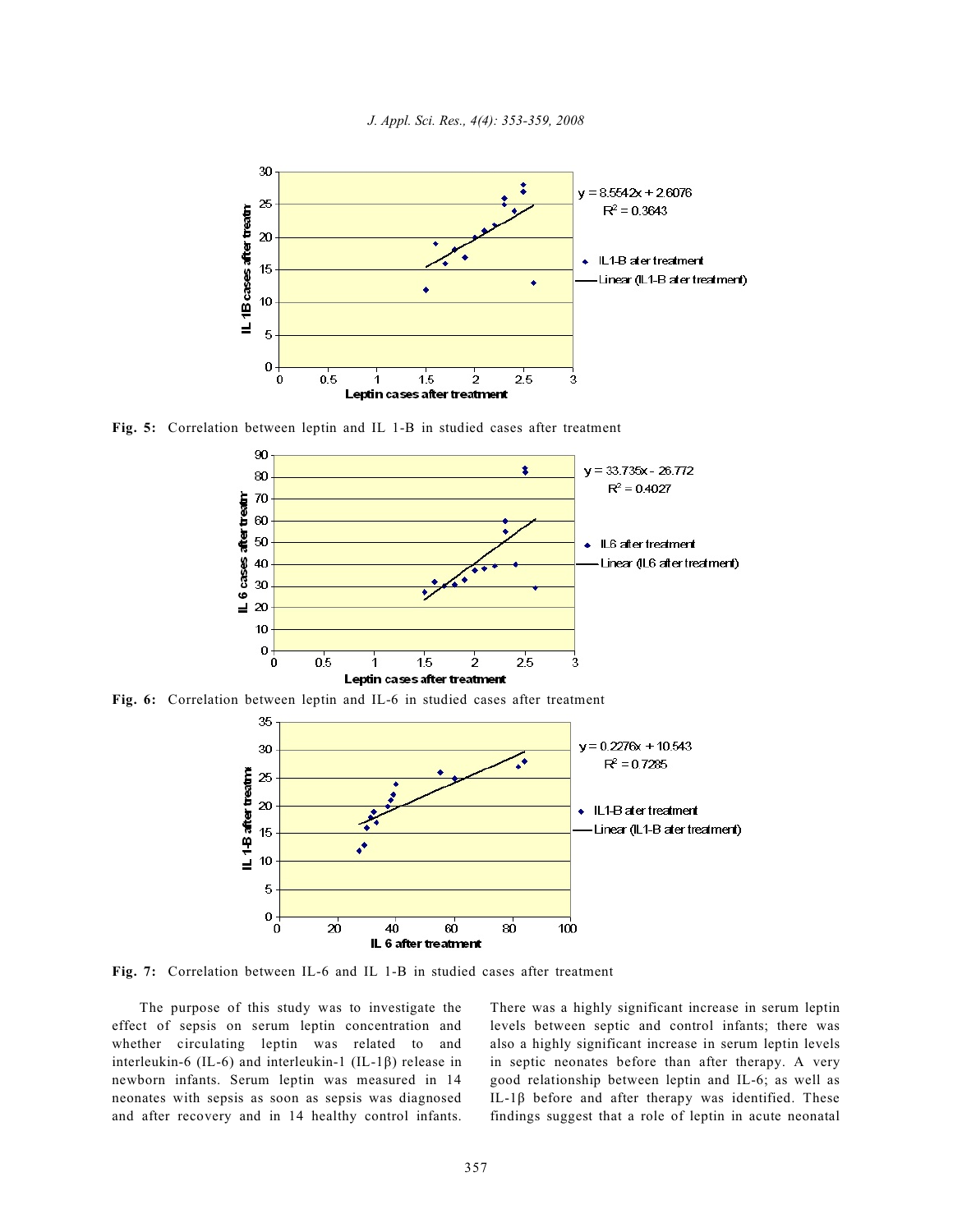sepsis appears to be likely. Furthermore, serum leptin levels followed IL-6 and Il-1 $\beta$  in their failure to return to control levels

Nevertheless, a role of leptin appears likely, although, it is difficult to document whether this is a major mediating role or a reflection of other more critical endocrine related processes.

## **REFERENCES**

- 1. Klein, J.O. and S.M. Marcy, 1995. Bacterial sepsis and meningitis. In: J.S. Remington and J.O. Klein, Editors, Infectious diseases of the fetus and the newborn infant, WB Saunders Company, Philadelphia, pp: 835-890.
- 2. Kocabas, E, A Sarikcioglu, N Aksaray, G Seydaoglu, Y Seyhun and A Yaman, 2007. Role of procalcitonin, C-reactive protein, interleukin-6, interleukin-8 and tumor necrosis factor-alpha in the diagnosis of neonatal sepsis. Turk J Pediatr, 49(1): 7-20.
- 3. Philip, A.G. and J.R. Hewitt, 1980. Early diagnosis of neonatal sepsis. Pediatrics, 65: 1036-1041.
- 4. Gerdes, J.S., 1991. Clinicopathologic approach to the diagnosis of neonatal sepsis. Clin Perinatol, 18: 361-81.
- 5. Mathers, NJ and F Pohlandt, 1987. Diagnostic audit of C-reactive protein in neonatal infection. Eur J Pediatr, 146: 147-151.
- 6. Hirano, T, 1992. The biology of interleukin-6. Chem Immunol; 51: 153-80.
- 7. Buck, C, J Bundschu, H Gallati, P Bartmann and F Pohlandt, 1994. Interleukin-6: a sensitive parameter for the early diagnosis of neonatal bacterial infection. Pediatrics, 93: 54-58.
- 8. Cohen, MC and S Cohen, 1996. Cytokine function: a study in biologic diversity. Am J Clin Pathol; 105: 589-98.
- 9. Zhang, Y, R Proenca, M Maffei, M Barone, L Leopold and J Friedman, 1994. Positional cloning of the mouse obese gene and its human homologue. Nature., 372: 425-431.
- 10. Maffei, M, J Halass, E Ravussin, RE Pratlet, GH Lee, Y Zhang, H Fei, S Kim, R Lallone, S Ranganathan, PA Kern and JM Freidman, 1995. Leptin levels in human and rodent: measurements of plasma leptin and ob RNA in obese and weightreduced subjects. Nat Med, 1: 1155-1161.
- 11. Ahima, RS, D Prabakaran, C Mantzoros, D Qu, B Lowell, E Maratos-Flier and JS Flier, 1996. Role of leptin in the neuroendocrine response to fasting. Nature, 382: 250-252.
- 12. Sarraf, P, RC Frederich, EM Turner, G Ma, NT Jaskowiak, DJ Rivet, JS Flier III, BB Lowell, DL

Fraker and HR Alexander, 1997. Multiple cytokines and acute inflammation raise mouse leptin levels: potential role in inflammatory anorexia. J Exp Med, 185: 171-176.

- 13. Gainsford, T, TA Willson, D Metcalf, E Handman, C McFarlane, A Ng, NA Nicola, WS Alexander and DJ Hilton, 1996. Leptin can induce proliferation, differentiation, and functional activation of hemopoietic cells. Proc Natl Acad Sci USA, 93: 14564-14568.
- 14. Loffreda, S, S Yang, H Lin, C Karp, M Brengman, D Wang, A Klein, G Bulkley, C Bao, P Noble, M Lane and A Diehl, 1998. Leptin regulates proinflammatory immune responses. FASEB J, 12: 57-65.
- 15. Lord, GM, G Matarese, JK Howard, RJ Baker, SR Bloom and RI Lechler, 1998. Leptin modulates the T-cell immune response and reverses starvationinduced immunosuppression. Nature, 394: 897-901.
- 16. Christman, JW, EP Holden and TS Blackwell, 1995. Strategies for blocking the systemic effects of cytokines in the sepsis syndrome. Crit Care Med., 23: 955-963.
- 17. Abbas, AK, AH Lichtman and JS Pober, 1997. Cellular and Molecular Immunology. 3rd ed. Philadelphia, PA: WB Saunders, 250-277: 342-361.
- 18. Silveira, RC and RS Procianoy, 1999. Evaluation of interleukin-6, tumor necrosis factor-a and interleukin-1b for early diagnosis of neonatal sepsis. Acta Paediatr, 88: 647-50.
- 19. Naccasha, N, R Hinson, A Montag, M Ismail, L Bentz and R Mittendorf, 2001. Association between funisitis and elevated interleukin-6 in cord blood. Obstet Gynecol, 97: 220-4.
- 20. Kilpatrick, L and MC Harris, 1998. Cytokines and the inflammatory response. In: R.A. Polin and W.W. Fox, Editors, Fetal and neonatal physiology, WB Saunders Company, Philadelphia, pp: 1967-1979.
- 21. de Bont ES, A Martens, J van Raan, G Samson, WP Fetter, A Okken and LH de Leij, 1993. Tumor necrosis factor-alpha, interleukin-1 beta, and interleukin-6 plasma levels in neonatal sepsis. Pediatr Res, 33: 380-383.
- 22. de Bont, ES, A Martens, J van Raan, G Samson, WP Fetter, A Okken, LH de Leij and JL Kimpen, 1994. Diagnostic value of plasma levels of tumor necrosis factor alpha (TNF alpha) and interleukin-6 (IL-6) in newborns with sepsis. Acta Paediatr, 83: 696-699.
- 23. Messer, J, D Eyer, L Donato, H Gallati, J Matis and U Simeoni, 1996. Evaluation of interleukin-6 and soluble receptors of tumor necrosis factor for early diagnosis of neonatal infection. J Pediatr, 129: 574-580.